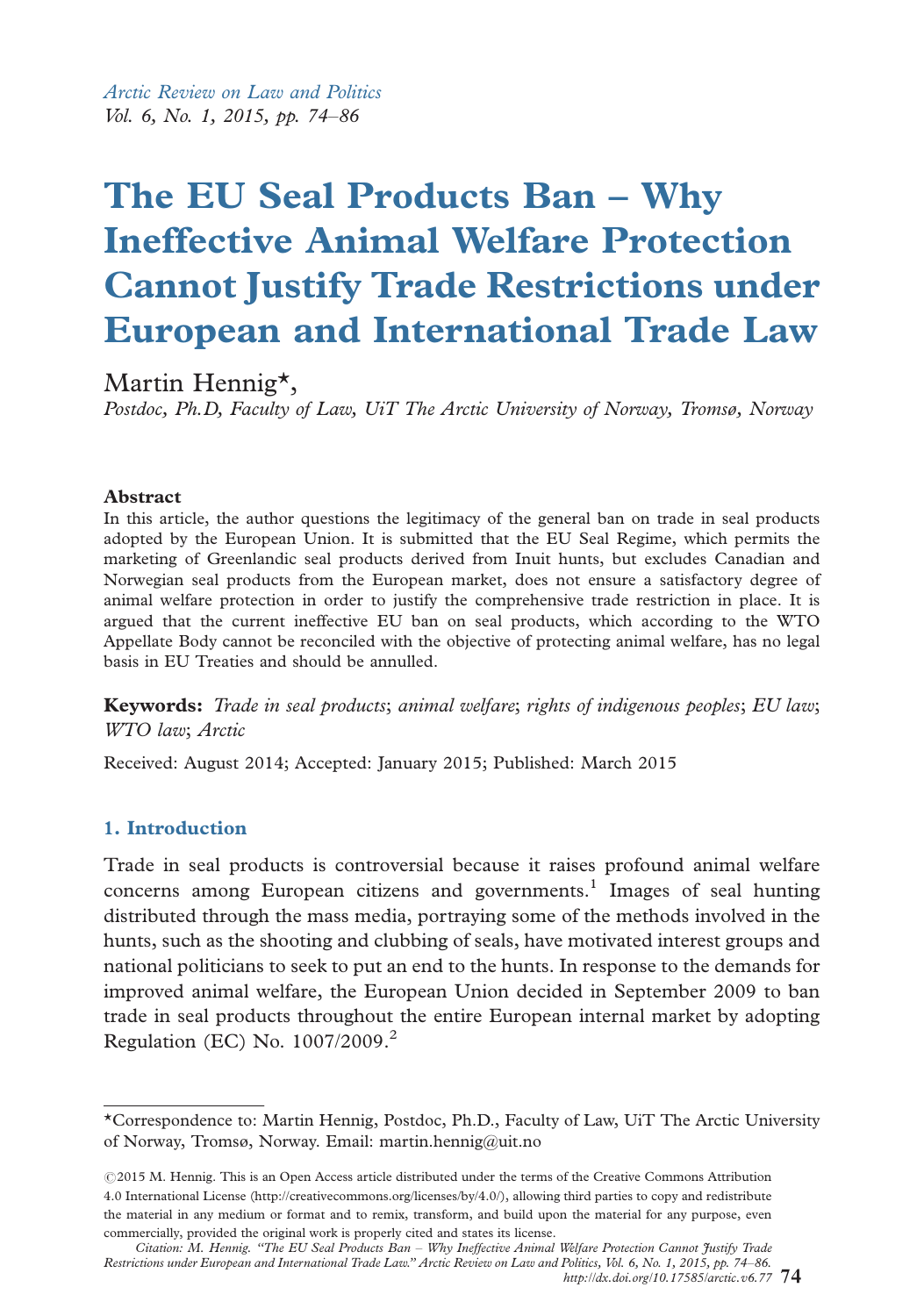In the wake of the introduction of the regulation in 2009, a long line of lawsuits has followed. In this regard, both the Court of Justice of the European Union as well as the WTO dispute settlement system have been called upon to review the legality of the measure. One of the primary reasons for the intense litigation can be explained by the design of the "EU Seal Regime."<sup>3</sup> Despite strong voices demanding improved protection of animal welfare, the current EU Seal Regime is riddled with inconsistencies that appear to have no straightforward solution. The most problematic aspect of the regime is that the general ban does not apply to *all* seal products. On the one hand, certain seal products, namely those originating from Greenlandic Inuit hunts, have been granted exemption under the regime and can still be sold in Europe. On the other hand, the restrictive measures in place have resulted in an exclusion of Canadian and Norwegian seal products, which, not unexpectedly, have upset Canadian and Norwegian hunters and national authorities.

Part 2 of this article contains an analysis of the case Inuit Tapiriit Kanatami and Others v Commission, which was decided by the European General Court in April  $2013<sup>4</sup>$  In this case, Canadian seal hunters sought an annulment of Regulation (EC) No. 1007/2009. The litigants, among others Canadian Inuit interest groups, hunters' associations and individual hunters, claimed that the EU did not have legislative competence to adopt the regulation based on Article 114 Treaty on the Functioning of the European Union (TFEU).<sup>5</sup> The litigants submitted that the primary objective of the general ban was the protection of animal welfare, and that the regulation did not fulfil the mandatory requirement for recourse to regulatory intervention by the EU under Article 114 TFEU, which requires that the measure in question must make a contribution to the improvement of the functioning of the (EU) internal market. In this regard, it is looked into why the General Court concluded that the ban on seal products had a beneficial effect on the functioning of the internal market, and subsequently why the plea of illegality was rejected.

Part 3 of this article contains an analysis of the findings in the reports issued by the WTO Appellate Body [hereinafter referred to as the AB] in EC - Seal Products.<sup>6</sup> In these reports, the AB concluded that the EU Seal Regime, which presently only permits the marketing in the EU of seal products deriving from Greenlandic Inuit hunts and excludes products of other origin, constitutes arbitrary discrimination against Canadian and Norwegian seal products. Based on the findings of the AB, it is emphasised that the current EU Seal Regime does not provide a sufficient level of animal welfare protection for the regime to be justified under Article  $XX(a)$  of the GATT 1994. In Part 3, it is also asked how the significant inconsistencies in the regime can be amended in order to ensure compliance with the requirements of WTO law.

In part 4 of this article, the judgment by the General Court in *Inuit Tapiriit* Kanatami and Others v Commission is assessed in light of the reports issued by the AB in  $EG$  – Seal Products. It is submitted that the case Inuit Tapiriit Kanatami and Others  $v$ Commission, is difficult to reconcile with the findings of the AB in  $EC$  - Seal Products. It is argued that it is highly doubtful whether the current EU Seal Regime, which does very little in terms of addressing animal welfare issues, in any way makes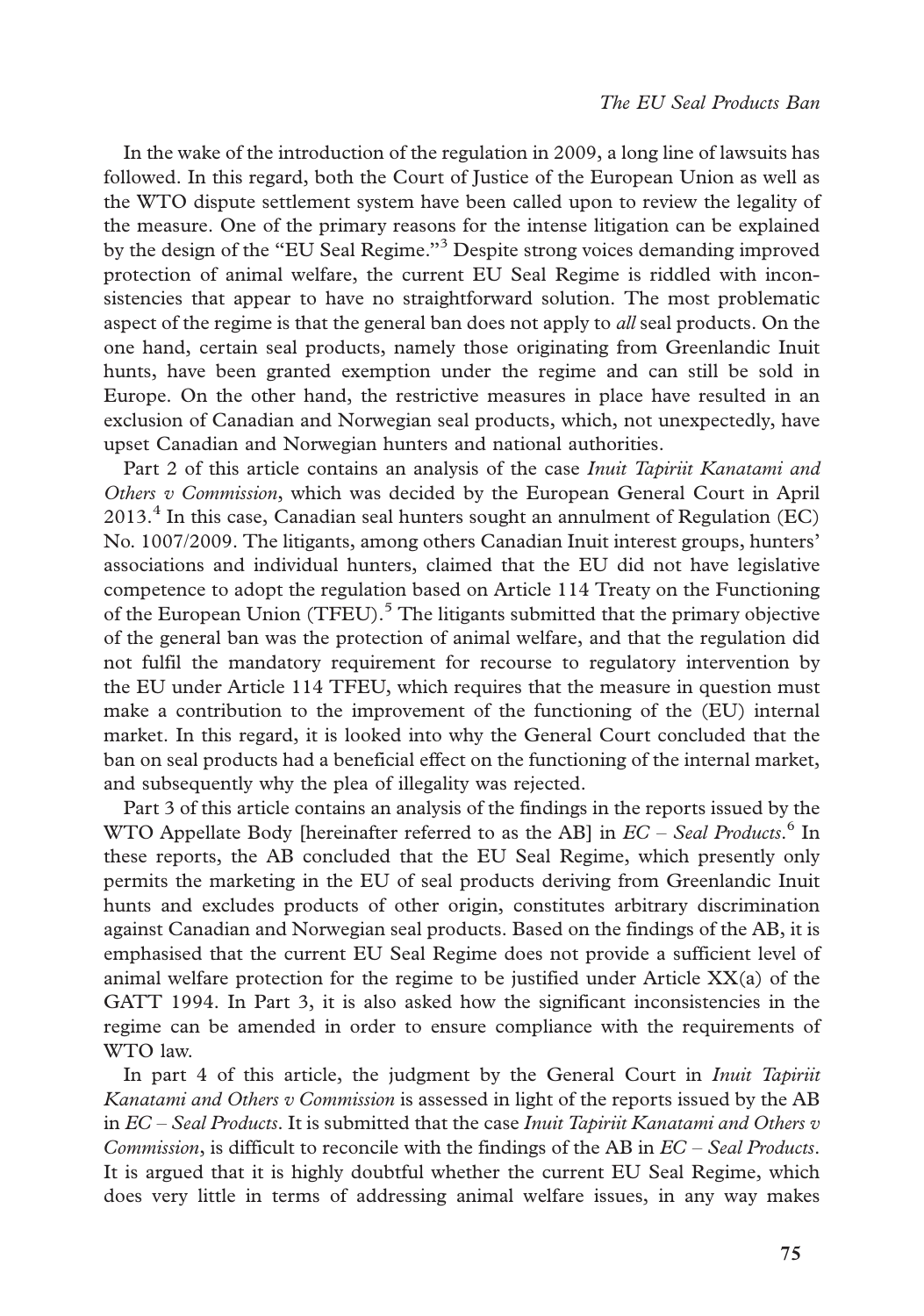#### M. Hennig

a valuable contribution to the improvement of the internal market. Thus, it is submitted that partial and ineffective animal welfare protection cannot justify a trade restrictive regime that permits the marketing of Greenlandic seal products, but excludes access to the EU market for Canadian and Norwegian products.

# 2. The legal basis for regulation (EC) No. 1007/2009 - does a ban on seal products improve the establishment and functioning of the European internal market?

In *Inuit Tapiriit Kanatami and Others v Commission*, the applicants brought an action seeking the annulment of Regulation (EC) No. 1007/2009. Among the submissions put forward, it was argued that the contested regulation had no legal basis in the EU Treaties. According to the litigants, the EU lawmakers had erred in law in using 114 TFEU (ex. Article 95 EC) as the legal basis for the adoption of the  $act<sup>7</sup>$ 

In the view of the litigants, the EU had exceeded the limits of its legislative competence under Article 114 TFEU, by adopting Regulation (EC) No. 1007/2009. The claim was that the principal objective of the regulation was the protection of animal welfare, which, per se, lies outside the scope of the regulatory powers conferred upon the Union in the TFEU.<sup>8</sup> The submission by the applicants finds support in the wording of Article 114(1) TFEU, which empowers the EU to harmonise national laws by adopting common regulatory measures that ''have as their object the establishment and functioning of the internal market.'' It is also clear from case law of the European Court of Justice that Article 114 TFEU does not confer upon the EU legislative competence to harmonise national laws in pursuit of purely non-economic objectives. This is especially true when the EU decides to ban a specific product, or group of products, which are deemed morally offensive or otherwise unwanted by the general public. Simply prohibiting the undesirable product, does not necessarily improve the functioning of the internal market.<sup>9</sup>

The case *Tobacco advertising* illustrates why a ban on a freestanding product, or group of products, may not be compatible with the proviso in Article 114(1) TFEU. The essential requirement of Article  $114(1)$  TFEU is that the act adopted by the EU contributes to the improvement of ''the establishment and functioning of the internal market."<sup>10</sup> The Tobacco advertising-case concerned the first Tobacco Advertising Directive, in which the EU attempted to introduce various advertising bans, among others a prohibition of tobacco advertising on posters, parasols and ashtrays.<sup>11</sup> It was clear from the legislative history of the measure that the principal reason for introducing the advertising restrictions was to protect EU public health from the harm caused by smoking.<sup>12</sup> Despite the noble intentions of the EU to protect public health, the Court laid down that; ''Article 129(4) [Article 168(5) TFEU] of the Treaty excludes any harmonisation of laws and regulations of the Member States designed to protect and improve human health.'' Since the Tobacco Advertising Directive was mainly inspired by public health considerations, and, as stressed by the Court, the directive contained prohibitions ''which in no way help facilitate trade in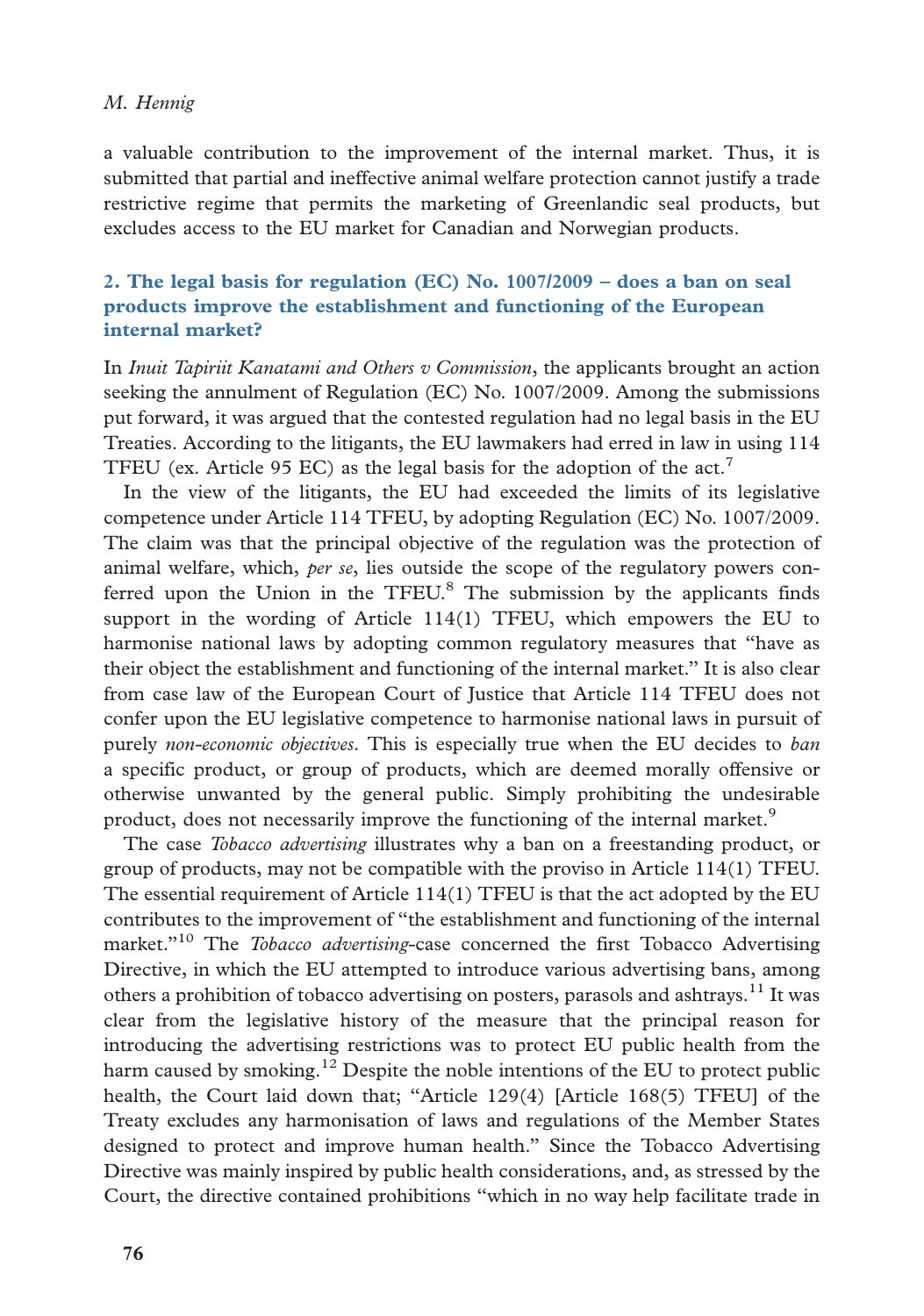the products concerned,''13 Article 114 TFEU could not constitute a legal basis for the directive.

Thus, the question which had to be answered by the General Court in *Inuit Tapiriit* Kanatami and Others v Commission, was how the general ban on seal products in Regulation (EC) No. 1007/2009, makes a positive contribution to the functioning of the internal market as required in Article 114 TFEU. The General Court started out by rejecting the claim submitted by the applicants that the main objective of the regulation was the protection of animal welfare. According to the General Court, it was ''clear from the regulation that its principal objective is not to safeguard the welfare of animals but to improve the functioning of the internal market."<sup>14</sup> With reference to the preamble to the regulation, the General Court went to lengths to explain precisely how the general ban was beneficial from the perspective of free movement of goods.

It was stressed that the preamble emphasises that differences between national rules on the import, production and marketing of seal products adversely affect the operation of the internal market.<sup>15</sup> As the General Court made clear, the fact that certain Member States *prohibit* the import and marketing of seal products, whereas other Member States *permit* the sale of such products, results in a fragmentation of the internal market, as traders have to adapt their practices to the different provisions in force in each Member State.<sup>16</sup>

A usual procedure for facilitating trade between Member States is through the introduction of a single EU rule that leaves no room for Member State action. This procedure is often referred to as "exhaustive" or "full" harmonisation.<sup>17</sup> Full harmonisation of national laws permits goods in compliance with the EU measure to be freely imported and marketed in all EU Member States. In this way, differences between national laws that previously hampered trade are removed. For instance, the Toy Safety Directive requires that all toys produced and sold in the EU meet certain minimum health and safety requirements.<sup>18</sup> Thus, all toys in compliance with the minimum standards of the directive may be sold throughout the entire internal market. The introduction of the minimum standards effectively removes the trade barriers created by different national toy health and safety standards. In such a case, where harmonisation consists of an EU measure that *facilitates* trade in a product previously hindered by differences between national laws, it is easy to understand and justify that the European legislature decides to intervene and harmonise national laws.

Now, explaining how an EU-wide ban on a product, or a certain group of products, improves the functioning of the internal market, is a far more complex matter. The problem is that the introduction of a ban on a product, in itself, is the extreme opposite of a harmonisation measure, which liberalises trade in the product concerned. The internal market is all about ''free trade,'' and justifying how a ban on a product, which removes all possibilities of free movement of the product in question, facilitates trade between Member States is a far more intricate mission.

With the potential pitfalls of the *Tobacco advertising* case in mind, the General Court elaborated on how the ban on seal products would improve the functioning of the internal market. Well aware that a ban, by itself, does very little in terms of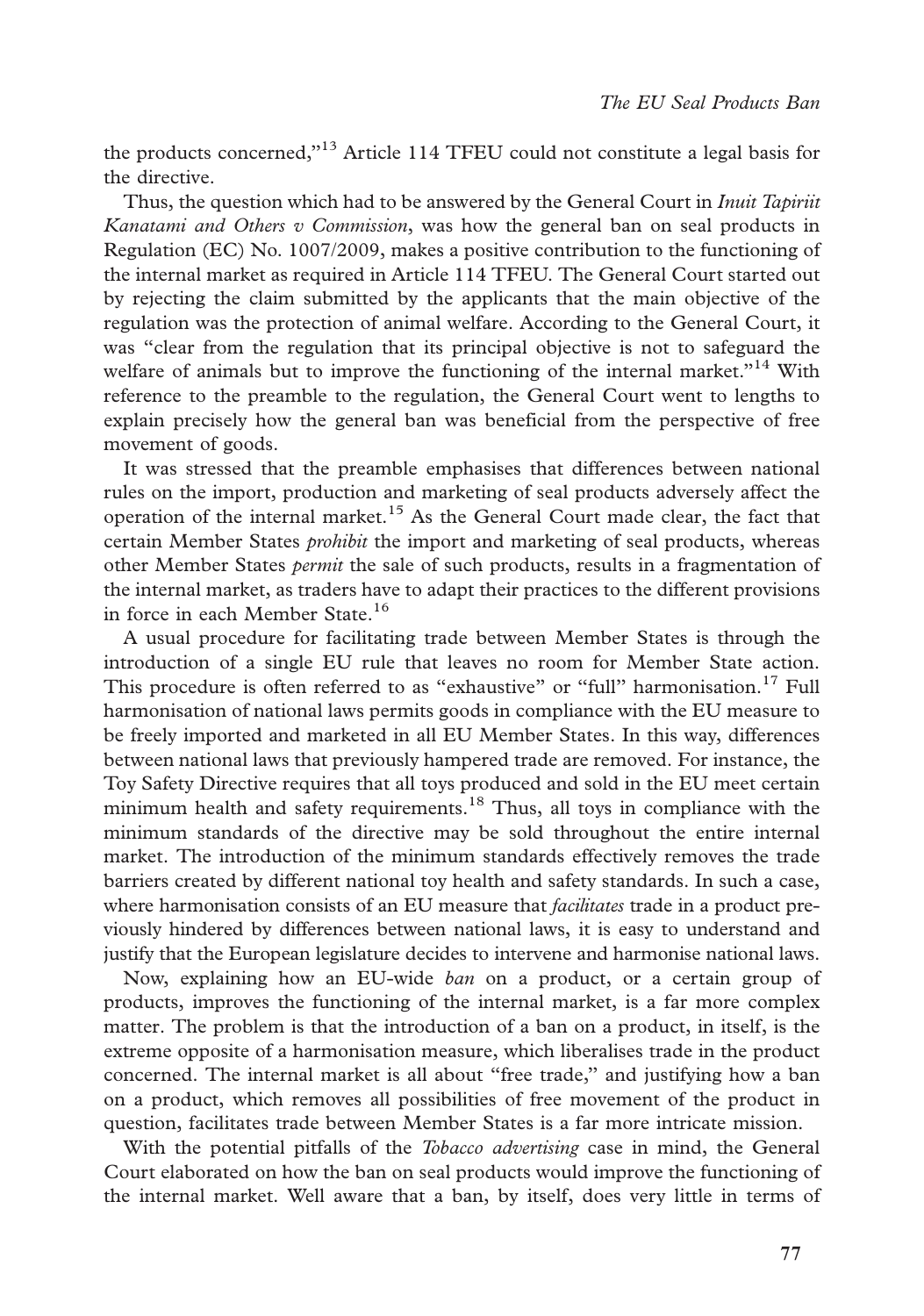removing trade restrictions, the court emphasised that the ban would benefit free of movement of *other similar animal products*. With reference to the preamble, the General Court explained that animal welfare concerns may:<sup>19</sup>

[...] discourage consumers from buying products not made from seals, but which [might] not be easily distinguishable from similar goods made from seals, or products which [might] include elements or ingredients obtained from seals without being clearly recognisable.

Examples of similar products that might contain elements or ingredients obtained from seals without being clearly recognisable are: furs, Omega-3 capsules and oils, and leather goods.<sup>20</sup> The principal objective of the regulation is thus to harmonise national laws by introducing a ban, and thereby eliminate worry among consumers that products made from *other* animals on the internal market "might" contain traces of seal.<sup>21</sup> Theoretically, by introducing the EU-wide ban, the regulation is intended to create reassurance among consumers that all animal products originating from other EU Member States are ''seal-free'' and safe to buy. The measure is thus expected to eliminate alleged trade restrictions caused by consumer concerns that animal products imported from other Member States might contain seal. The idea is that when consumer hesitation toward imported animal products is removed, an improvement in the functioning of the internal market will be accomplished. Hinging on this reasoning, the General Court confirmed that the ban in Regulation (EC) No. 1007/2009 improved the functioning of the internal market, and fulfilled the criteria for recourse to Article 114 TFEU.

As discussed in further detail in Part 4 below, it is worth mentioning here that the litigants further submitted that the regulation constituted a breach of the principles of subsidiarity and proportionality. As regards the principle of proportionality, it was put forward that the regulation was ''manifestly inappropriate.'' According to the litigants, the regulation was an inappropriate tool for the purpose of eliminating obstacles to the free movement of goods since the measure contained an exception for seal products deriving from Inuit hunts. $^{22}$ 

The General Court swiftly rejected the submission that the regulation was ''manifestly inappropriate.'' According to the court, the litigants had not presented ''arguments in support of their assertion that the prohibition on seal products provided for by the basic regulation could not further the creation of the internal market."<sup>23</sup> Instead, emphasis was placed on the broad discretion of the Union legislature in "areas in which its action involves political, economic and social choices and in which it is called upon to undertake complex assessments and evaluations. $^{22}$ According to the General Court, it was apparent from the preamble to the regulation that the EU legislators had managed to take into account both the objective of protecting animal welfare as well as the particular situation of Inuit communities and other indigenous communities.

However, the General Court did not pause to reflect on whether the regulation, in practice, makes a significant, if any, contribution to the removal of consumer concerns over seal welfare. The problem in this regard is that the EU Seal Regime is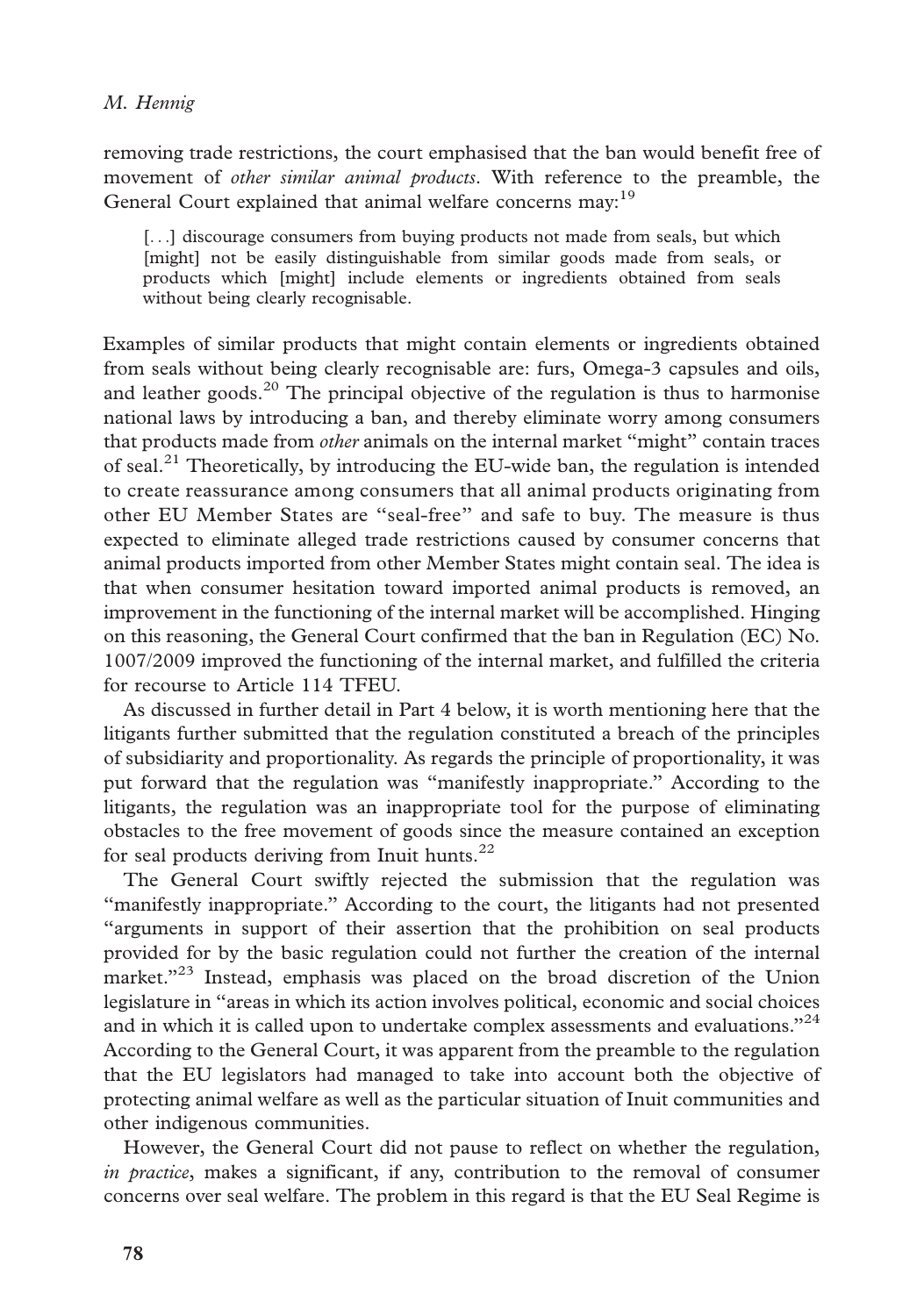remarkably contradictory. The inconsistencies in the framework are clearly apparent when the General Court in paragraph 45 of the judgment first states that: $^{25}$ 

As is apparent from recital 13 in the preamble to the basic regulation, the Union legislature took the view that the most effective means of preventing existing and expected disturbances of the operation of the internal market in the products concerned was to reassure consumers by offering them a general guarantee that no seal product would be marketed on the Union market, inter alia by banning the import of such products from third countries.

In the subsequent paragraph, the Court remarks that ''[h]owever, the Union legislature provided for an exception to that ban in the case of seal hunting by Inuit communities and other indigenous communities for the purposes of subsistence."<sup>26</sup> But herein lies the controversy. By permitting the continued marketing of seal products hunted by Inuit communities and other indigenous communities, no ''general guarantee'' can be offered to consumers that the offending products have been effectively removed from the internal market. As pointed out in Part 3 below, the exception granted to indigenous groups is generous in terms of allowing the continued sale of seal products, and does not in any way contribute to the objective of furthering animal welfare.

Another aspect of the EU Seal Regime that significantly undermines the objective of safeguarding animal welfare is the free movement clause in Article 4 of Regulation (EC) No. 1007/2009, which states that ''[m]ember States shall not impede the placing on the market of seal products which comply with this Regulation.'' From a trade perspective, a free movement clause is essential, and ensures that goods in compliance with the regulation can be traded without hindrance across national borders. However, in this case the free movement clause counteracts efficient animal welfare protection. This is especially true since the free movement clause *forces* those Member States that desire to maintain or introduce a total ban on seal products, to permit the sale of seal products originating from Inuit or other indigenous hunts. The adoption of the ''free movement clause'' compels Member States that wish to eliminate all types of seal products from their national markets, to soften national restrictive rules and to allow the import and marketing of seal products in compliance with the regulation. The same applies to those Member States that plan to introduce a total ban in the future.

Both the generous exception as well as the free movement clause, give reason to raise critical questions concerning the efficiency of Regulation (EC) No. 1007/2009, in terms of providing any sort of reassurance to consumers that offending seal products have been removed from the internal market. As the analysis of the report by the WTO Appellate Body in  $EU$  - Seal Products in Part 3 shows, there is good reason to doubt the efficiency of the regulation from an animal welfare perspective. Further, as the analysis in Part 4 demonstrates, the considerable inconsistencies in the EU Seal Regime also give reason to question the legitimacy of adopting the contested regulation on the basis of Article 114 TFEU.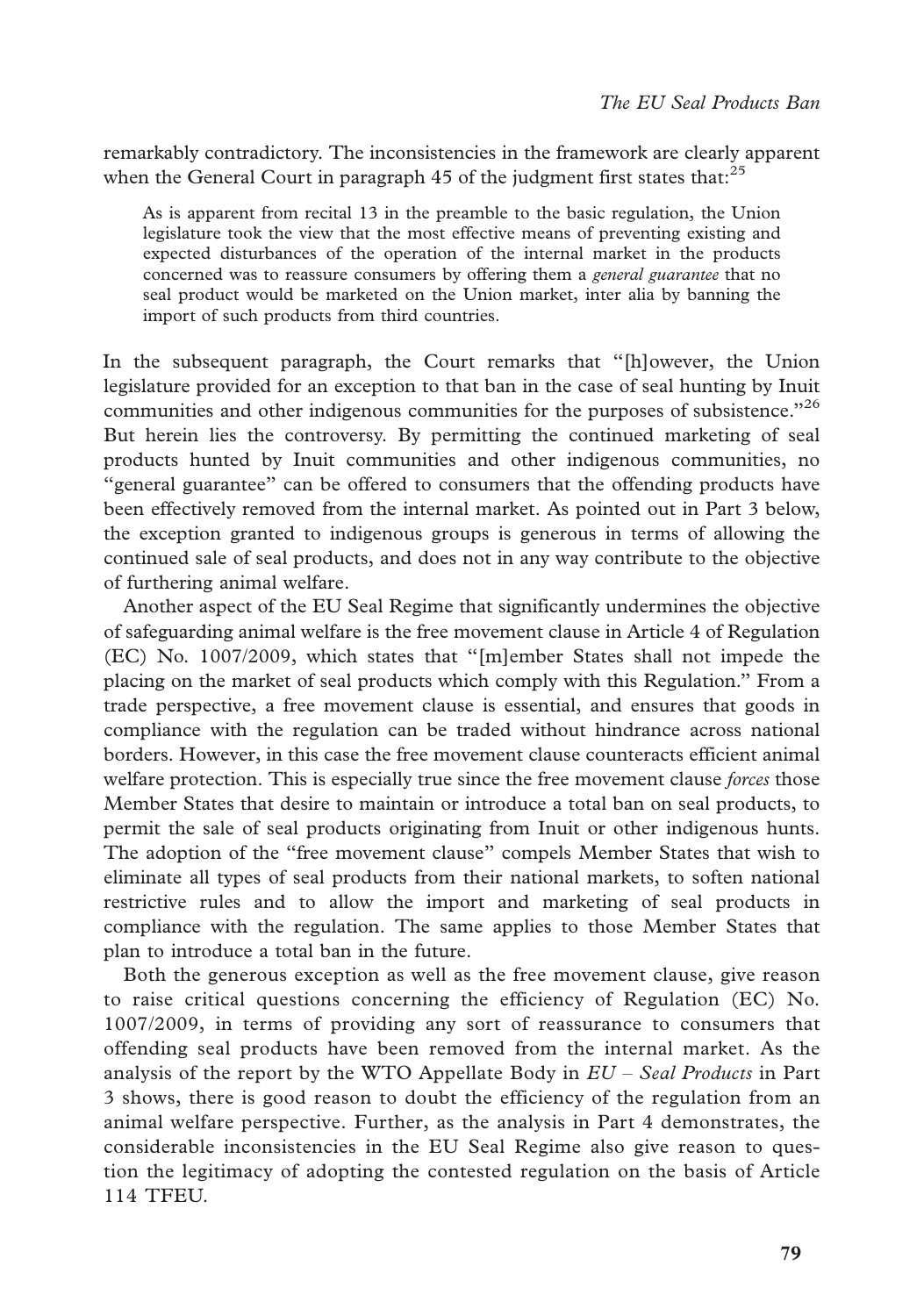# 3. WTO Law - the discriminatory aspects of the EU seal regime

In EU - Seal Products, Canada and subsequently Norway, claimed before the WTO Dispute Settlement Body that the EU had violated its obligations under WTO law. In May 2014, the case was finally brought to an end by the WTO Appellate Body (AB).<sup>27</sup> The most notable breach reported by the AB consists of a violation of Articles I:1 and III:4 of the GATT 1994.

The basis for the complaints by Canada and Norway is that the EU Seal Regime has an exclusionary effect. After the introduction of the regime, the result is that access to the EU internal market has been cut off. The only seal products permitted to be sold in the EU are those comprised by the IC exception, in this case products originating from Greenlandic Inuit hunts. Consequently, seal products originating from Norwegian and Canadian hunts, including Canadian Inuit hunts, are barred.

The AB confirmed that the regime is inconsistent with Article I:1 of the GATT 1994, because it does not unconditionally extend the same market access advantage to Canadian and Norwegian seal products that it accords to similar products originating from Greenland.<sup>28</sup> The AB subsequently went on to examine whether the discriminatory aspects of the framework could be justified under Article XX of the GATT 1994. Article XX contains a list of possible derogations, which might justify different regulatory treatment based on the origin of the products. However, as laid down in the chapeau of Article XX, trade restrictive measures must not be applied in a manner that constitutes ''arbitrary or unjustifiable discrimination.'' In this regard, the EU argued that the favourable treatment accorded to seal products originating from Greenlandic Inuit hunts, could be justified in accordance with Article XX subparagraph a), which makes an exception for trade restrictions ''necessary to protect public morals.''

As noted in Part 2 above, it is worth reiterating that in *Inuit Tapiriit Kanatami and* Others  $v$  Commission the General Court expressly stated that "it is clear from the basic regulation that its principal objective is not to safeguard the welfare of animals but to improve the functioning of the internal market. $^{29}$  The European Commission, which was the defendant in the case, did not object to this finding, nor did the European Parliament or the Council, which intervened in the case. In Inuit Tapiriit Kanatami and Others v Commission, this finding was key, because under Article 114 TFEU, the EU has only been conferred competence to improve the establishment and functioning of the internal market. Regarding non-economic matters, such as improving animal welfare, the EU has no competence to intervene and conduct a harmonisation of national laws. The applicant's claim that the primary objective of the basic regulation is the protection of animal welfare, and not the functioning of the internal market, was dismissed by the General Court.

However, in EU - Seal Products, the EU firmly alleged that the principal objective of the regime is to address public moral concerns over seal welfare. As the EU declared before the AB, ''the text of the Basic Regulation [...], its drafting history, and its structure and design establish that the EU Seal Regime was adopted in order to respond to EU public moral concerns with regard to the welfare of seals. $^{30}$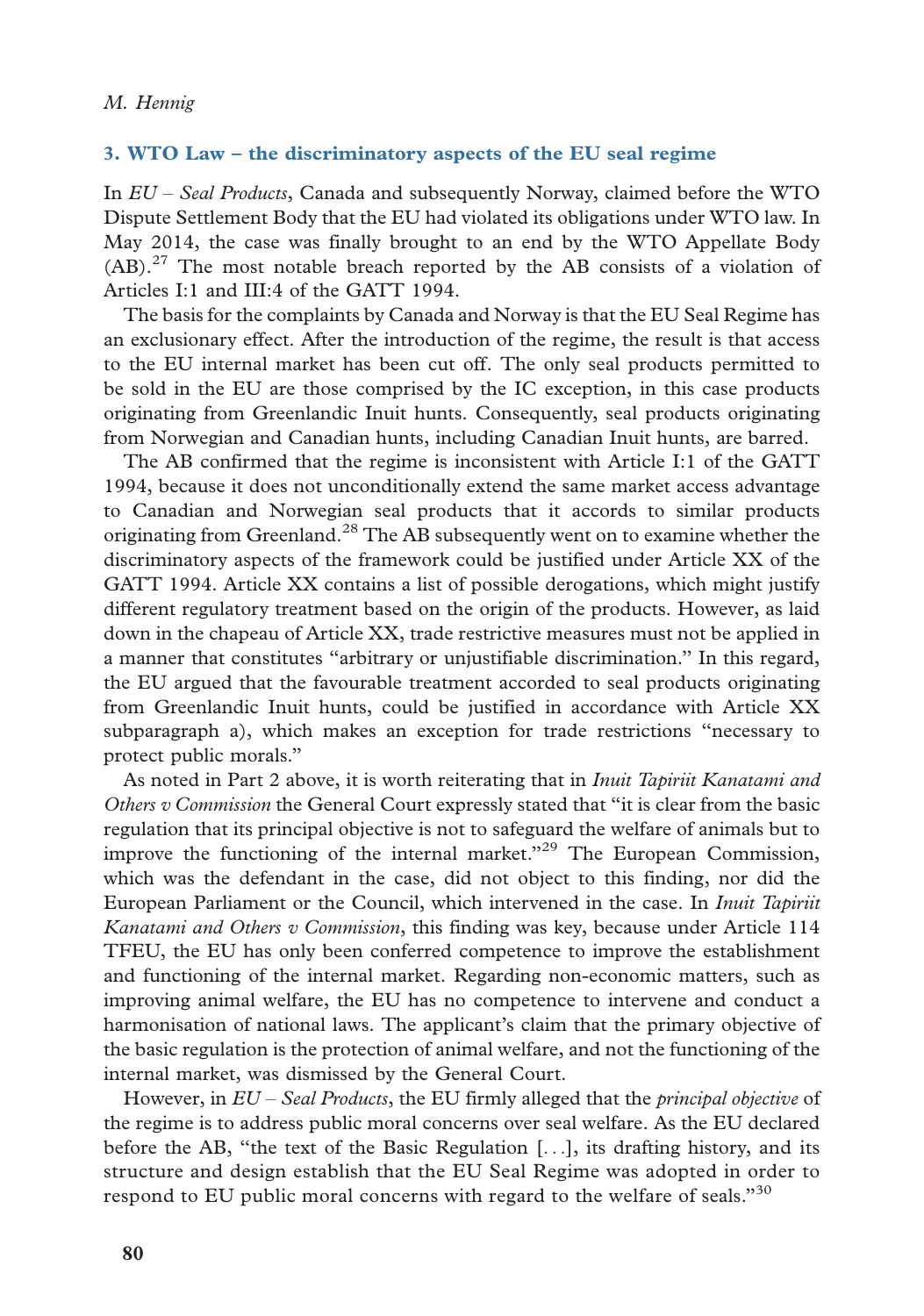Setting aside for now the problems associated with the shifting reasons given by the EU for introducing the contested regulation, the AB preliminarily accepted that a marketing ban on seal products, could, in principle, fall within the scope of Article XX subparagraph a), as a measure ''necessary to protect public morals.'' However, the AB found that the regime constitutes ''arbitrary or unjustifiable'' discrimination on three counts.

The first aspect which constitutes ''arbitrary or unjustifiable'' discrimination, is the lack of a ''rational relationship'' between the discriminatory treatment of ''commercial'' seal products, in this case products originating from Canada and Norway, and the EU's stated policy objective of protecting animal welfare. As the AB noted, the IC exception represents a ''significant carve-out'' from the general ban, and the EU had failed to demonstrate how the discrimination resulting from the different regulatory treatment of products from IC hunts and ''commercial hunts,'' could be reconciled with, or was related to, the policy objective of addressing EU public moral concerns regarding seal welfare. Further, the AB found that the EU admits that IC hunts can cause the same pain and suffering that the public is concerned about, but has not made efforts to address animal welfare issues in relation to the permitted IC hunts. $31$ 

Secondly, the AB pointed out that the criteria for drawing a distinction between products derived from proper IC hunts and banned ''commercial'' hunts were ambiguous and could lead to arbitrary or unjustified discrimination. According to the AB, the criteria that have to be satisfied in order to qualify for the IC exception contain imprecisions that could have the undesired consequence that products from what should be characterised as ''commercial'' hunts, could enter the European market under the IC exception.<sup>32</sup>

The first ambiguity of the IC exception is the lack of a detailed definition of the "subsistence"-criterion in Article  $3(1)$  of the regulation, which requires that ''[t]he placing on the market of seal products shall be allowed only where the seal products result from hunts traditionally conducted by Inuit and other indigenous communities and contribute to their existence.'' The problem with the ''subsistence''-criterion is that it not only encompasses use and consumption as part of Inuit or indigenous peoples' culture and tradition, but that it also permits unrestrained commercial exchange of seal products. According to the AB, the commercial aspect of IC hunts, which is to earn income and make profits, resembles that of the banned ''commercial'' hunts. The resemblance between the two categories blurs the line between IC hunts and the prohibited ''commercial'' hunts, and constitutes an unacceptable degree of ambiguity in the requirements of the IC exception.<sup>33</sup>

Another aspect that blurs the distinction between IC hunts and the purely "commercial" hunts, is the ambiguity of the "partial use"-criterion in Article  $3(1)(b)$ of Commission Regulation (EU) No. 737/2010 (the Implementing Regulation). The ''partial use''-criterion requires that, in order to qualify for the IC exception, seal products ''[...] are at least partly used, consumed or processed within the communities according to their traditions [...].'' The problem in this regard was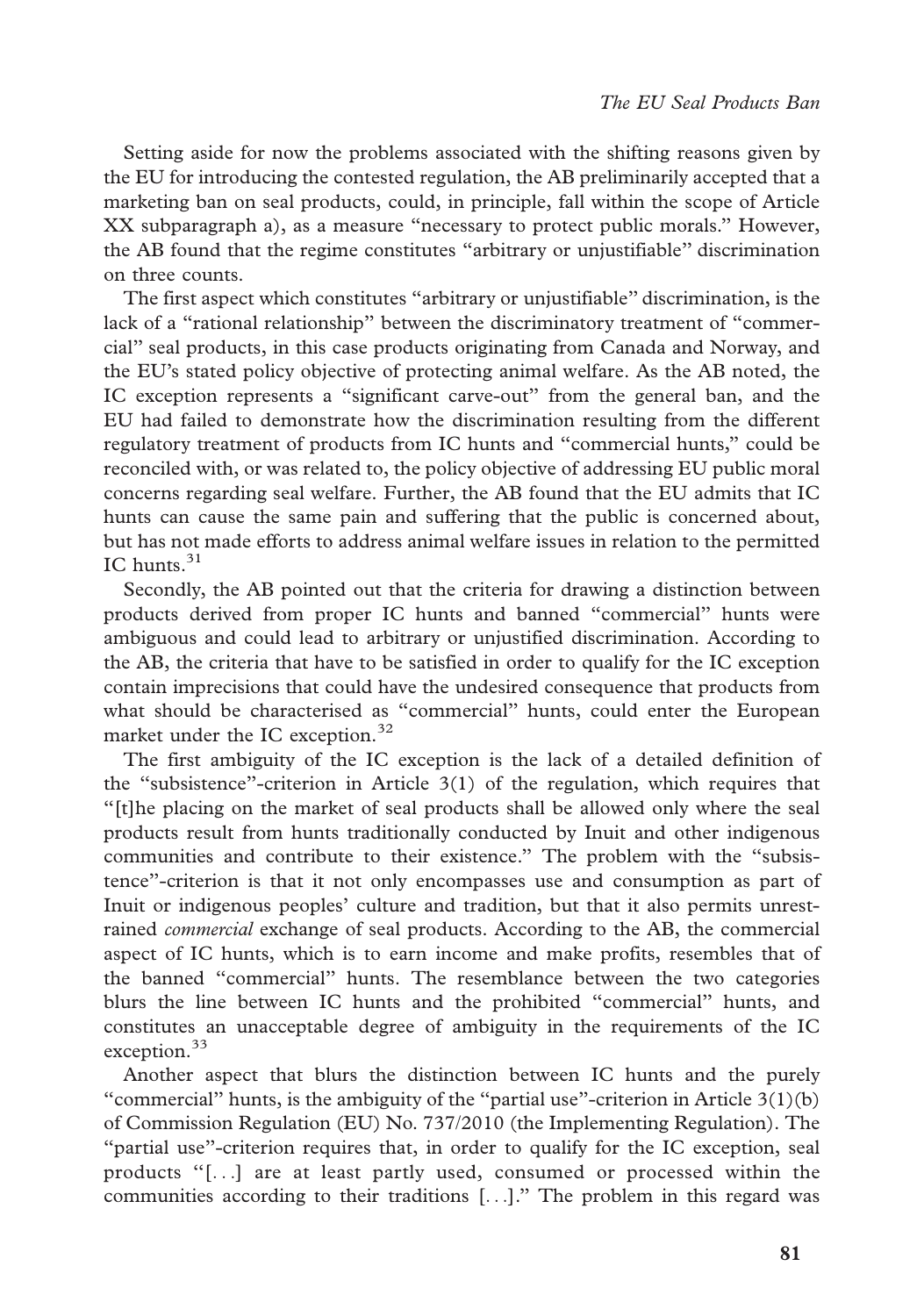that the EU could not explain if the ''partial use''-criterion is administered and enforced with respect to individual seals, particular hunts or the catch of an entire season. The AB was concerned that in cases where the ''partial use''-criterion is not assessed with respect to individual seals, but rather individual hunters over an extended period of time, or, even members of an Inuit community, a substantial proportion of seal products might, in fact, not conform to the IC exception.<sup>34</sup> Thus, the AB was not convinced that the vague "subsistence" and "partial use"criteria are fully suitable to prevent seal products originating from ''commercial'' hunts from entering the EU market under the IC exception.<sup>35</sup>

The third discriminatory aspect identified is the unequal treatment of the Greenlandic Inuit and the Canadian Inuit. According to the AB, the IC exception is *de facto* only available to the Greenlandic Inuit, and "comparable efforts" had not been made to facilitate Canadian Inuit access to the EU market. A core problem is the requirement that in order to access the EU market, Canada must establish a ''recognized body'' entrusted with the task of ensuring that Canadian seal products truly originate from Inuit hunts and to issue periodic reports to the European Commission.<sup>36</sup> Rightfully so, the AB highlighted that the difficulties associated with the establishment of a ''recognized body,'' ''may entail significant burdens in some instances."37

For these reasons, the AB found that the regime could not be justified under Article XX(a) of the GATT 1994.

The question confronting the EU now is how the "EU Seal Regime" can be amended in order to comply with the requirements of WTO law. The first issue that will have to be addressed is to clarify the scope of the "subsistence" and "partial use''-criteria, so that seal products derived from ''commercial'' hunts do not enter the EU market under the IC exception. Further, the EU must rethink the requirement that a ''recognized body'' has to be established in order for Canadian Inuit products to access the EU market. The establishment of a supervising body involves administrative and economic burdens, which surely constitute a significant market access barrier. The ''easy'' solution for the EU in this regard is to allow the import of seal products comprised by the targeted programme for purchasing Inuit products already in place in Canada.<sup>38</sup>

However, it may prove difficult, if not impossible, for the EU to reconcile the IC exception with the objective of addressing EU public concerns about animal welfare. As indicated by the AB, it is possible to justify the IC exception under Article  $XX(a)$ of the GATT 1994, if efforts are made to ''ensure that the welfare of seals is addressed in the context of IC hunts  $[\ldots]$ ."<sup>39</sup> In this regard, *Howse et al.* argue that ''[t]he IC exception might [...] be made WTO-compliant with some modifications that would amount to gestures of good faith. Some steps could be taken to encourage improved welfare standards in IC hunts."40

It is, nevertheless, questionable whether it is possible in practice to improve animal welfare standards in IC hunts. The problem herein lies in the nature of seal hunting, and how to introduce more ''humane'' hunting methods. The difficulty of improving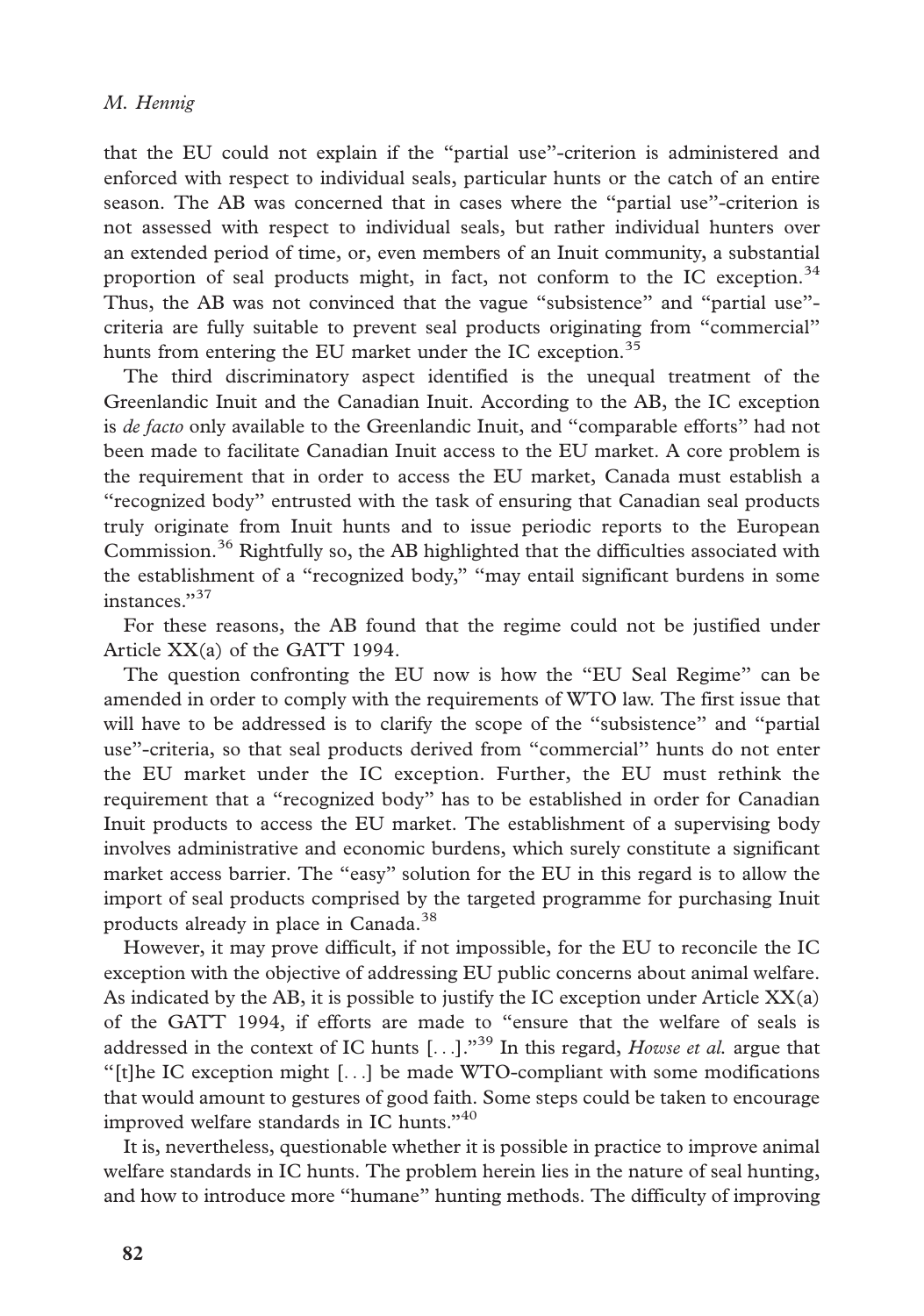animal welfare conditions in seal hunts has been acknowledged by the EU in the preamble to Regulation (EC) No. 1007/2009, recital 11:

Although it might be possible to kill and skin seals in such a way as to avoid unnecessary pain, distress, fear or other forms of suffering, given the conditions in which seal hunting occurs, consistent verification and control of hunters' compliance with animal welfare requirements is not feasible in practice or, at least, is very difficult to achieve in an effective way, as concluded by the European Food Safety Authority on 6 December 2007.

Further, as regards traditional Inuit hunts, which involve hunting methods often regarded as especially cruel by the general public, it might prove even more difficult to reconcile the IC exception with the objective of addressing animal welfare concerns. For instance, one especially offending hunting method used by the Inuit, known as ''netting,'' i.e. trapping seals with nets under water, causing the animals to slowly drown, would undoubtedly be on top of the list of issues to be addressed in order to improve the animal welfare aspects of IC hunts.<sup>41</sup>

Overall, the IC exception constitutes a significant carve-out from the general ban and undermines efficient protection of seal welfare. There is no doubt that a total ban on seal products, covering products originating from both ''commercial'' as well as IC hunts, would have been unproblematic to justify for the purpose of improving animal welfare conditions. Nevertheless, in its present form, the EU Seal Regime does not sufficiently improve animal welfare conditions, and the current inconsistencies of the regime are in violation of WTO law.

### 4. Assessment and conclusion

There is a noteworthy discrepancy between the judgment delivered by the European General Court in *Inuit Tapiriit Kanatami and Others v Commission* and the reports by the WTO Appellate Body in  $EU - Seal$  Products. In the former case, the General Court had no difficulty establishing that Regulation (EC) No. 1007/2009 is well suited to address consumer animal welfare concerns. But what the judgment lacks, is a critical assessment of whether the general ban, with its generous exception for seal products originating from IC hunts, in practice, constitutes an appropriate legal measure to address animal welfare concerns.

In light of the report of the AB in  $EU$  – Seal Products, there is good reason to question the efficiency and also the legitimacy of Regulation (EC) No. 1007/2009. Two arguments show that the partial ban has not substantially improved the functioning of the internal market by eliminating EU public animal welfare concerns.

Firstly, as pointed out by the AB, the EU Seal Regime leaves generous leeway for seal products to enter the European market under the IC exception. Drawing on the assumption laid down by the AB that seal products originating from IC hunts and ''commercial'' hunts raise the same moral quandaries, regulatory intervention by the European legislature offers little or no reassurance to consumers that undesired seal products have been completely removed from the market. Ample market access for IC products, as well as the free movement clause in Regulation (EC) No. 1007/2009,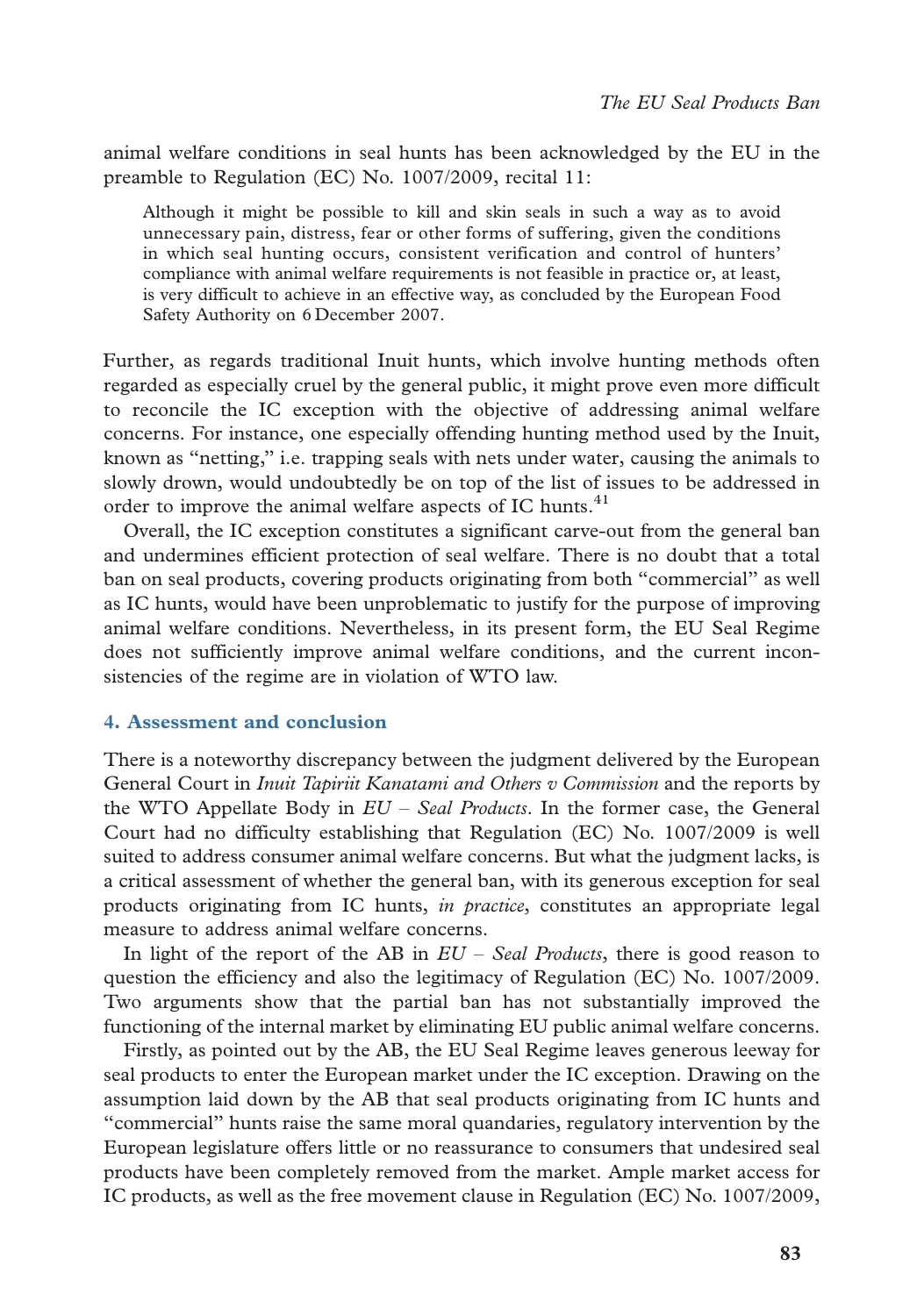which requires all EU Member States to allow the marketing of seal products in compliance with the IC exception, even in states where all seal products were previously banned, gravely undermine the objective of efficiently reassuring consumers that offending seal products have been removed.

Secondly, it is submitted that the current partial ban on seal products, is difficult to reconcile with the principle of subsidiarity. The essence of the principle of subsidiarity is that regulatory action at EU level must be considered and justified in light of the regulatory possibilities at national level.42 Under the present circumstances, the EU Seal Regime does in fact liberalise and promote trade in seal products covered by the IC exception, which significantly undermines the objective of diminishing animal welfare concerns in all EU Member States. If the EU were truly concerned about seal welfare, it would be more appropriate to ban seal products entirely, or, alternatively, admit that national legislators are in a better position to address this issue than the EU legislature.

In conclusion, it is argued that the present general EU ban on seal products does not promote animal welfare with sufficient efficiency to be justified under European and international trade law. If the EU wishes to take the protection of animal welfare seriously, the "easy" solution would be to ban the marketing of all seal products. However, doing so, would remove a means of livelihood for the Greenlandic Inuit, which would most certainly create controversy. A second option is to repeal the Seal Regime in its entirety, and let Member States decide for themselves whether to ban or allow seal products.

#### **NOTES**

- 1. Robert L. Howse and Joanna Langille, ''Permitting Pluralism: The Seal Products Dispute and Why the WTO Should Permit Trade Restrictions Justified by Noninstrumental Moral Values," Yale Journal of International Law 37 (2012): 379-81.
- 2. Regulation (EC) No. 1007/2009 of the European Parliament and of the Council of 16 September 2009 on trade in seal products, O.J. 2009, L 286/36.
- 3. The term the "EU Seal Regime" is used by the WTO Appellate Body in EC Seal Products, see WTO Appellate Body Reports: European Communities Measures Prohibiting the Importation and Marketing of Seal Products, WT/DS400/AB/R (May 22, 2014) and European Communities Measures Prohibiting the Importation and Marketing of Seal Products, WT/DS401/AB/R (May 22, 2014), and refers to both Regulation (EC) No 1007/ 2009 of the European Parliament and of the Council of 16 September 2009 on trade in seal products, O.J. 2009, L 286/36 and Commission Regulation (EU) No 737/2010 of 10 August 2010 laying down detailed rules for the implementation of Regulation (EC) No 1007/2009 of the European Parliament and of the Council on trade in seal products, O.J. 2010, L 216/1. The term the "EU Seal Regime" is used throughout this article with the same meaning.
- 4. Case T-526/10, Inuit Tapiriit Kanatami and Others v Commission, not yet reported in ECR-I. The judgment of the General Court has been appealed before the Court of Justice, Appeal Case C-398/13 P, Inuit Tapiriit Kanatami and Others v Commission, not yet decided.
- 5. Treaty on the Functioning of the European Union, OJ C 326, 26.10.2012, 47-390.
- 6. WTO Appellate Body Reports: European Communities Measures Prohibiting the Importation and Marketing of Seal Products, WT/DS400/AB/R (May 22, 2014) and European Communities - Measures Prohibiting the Importation and Marketing of Seal Products, WT/DS401/AB/R (May 22, 2014).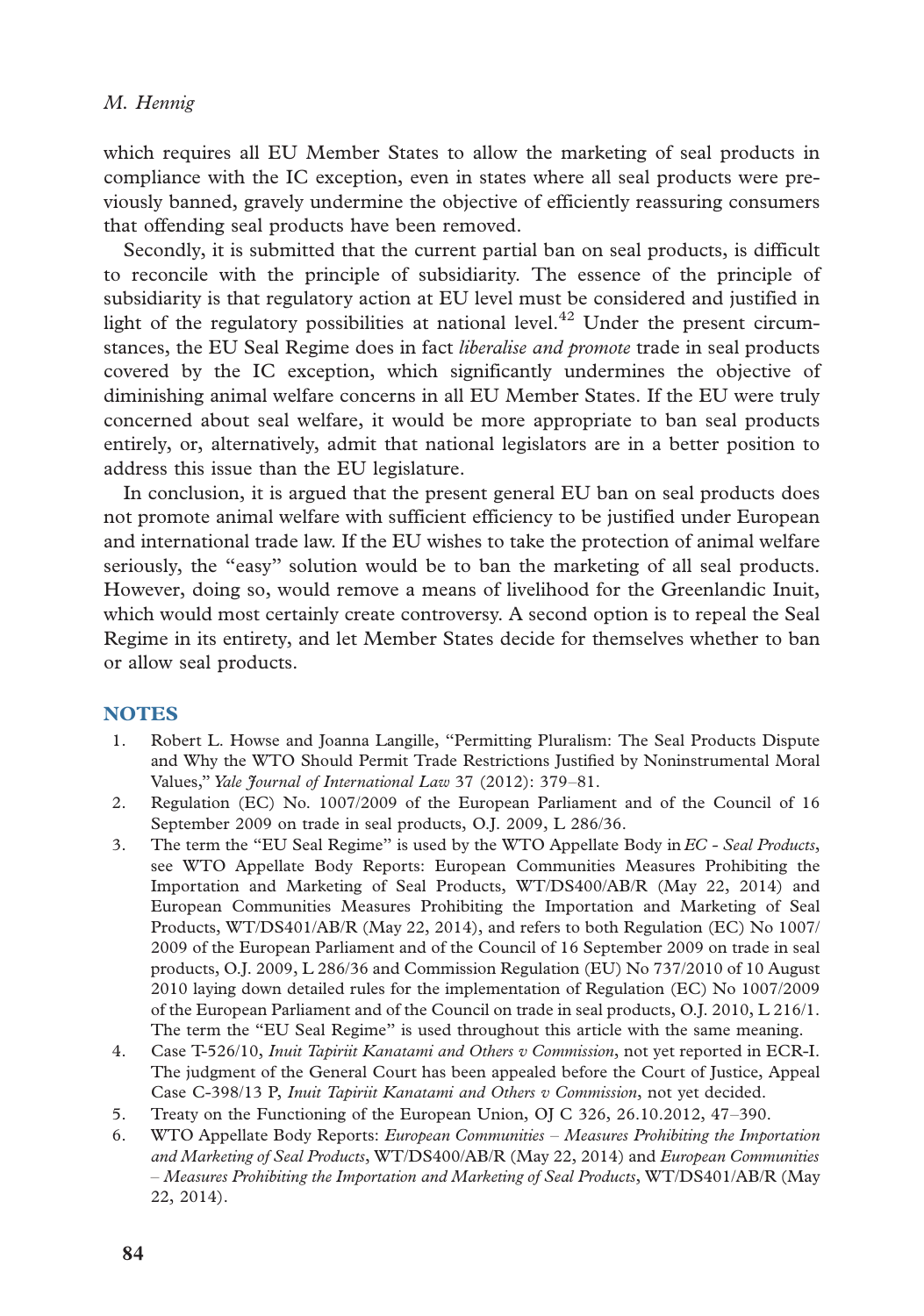- 7. Case T-526/10, Inuit Tapiriit Kanatami and Others v Commission, not yet reported in ECR-I, paras. 22-26.
- 8. Ibid., para. 26.
- 9. Derrick Wyatt, "Community Competence to Regulate the Internal Market," in 50 Years of the European Treaties: Looking Back and Thinking Forward, ed. Michael Dougan and Samantha Currie (Oxford: Hart, 2009), 119-20.
- 10. Case C-376/98 Germany v Parliament and Council [2000] ECR I-8419.
- 11. Directive 98/43/EC of the European Parliament and of the Council of 6 July 1998 on the approximation of the laws, regulations and administrative provisions of the Member States relating to the advertising and sponsorship of tobacco products, O.J. 1992, L 213/9.
- 12. For an insight into the legislative history of the Tobacco Advertising Directive and a comprehensive analysis of Case C-376/98 Germany v Parliament and Council [2000] ECR I-8419, see Catherine Barnard, The Substantive Law of the EU: The Four Freedoms, 4th ed. (Oxford: Oxford University Press, 2013), 605-9.
- 13. Case C-376/98 Germany v Parliament and Council [2000] ECR I-8419, para. 99.
- 14. Case T-526/10, Inuit Tapiriit Kanatami and Others v Commission, not yet reported in ECR-I, para. 35.
- 15. Ibid., para. 39 with further reference to recitals 6-8 in the preamble to Regulation (EC) No 1007/2009.
- 16. Case T-526/10, Inuit Tapiriit Kanatami and Others v Commission, not yet reported in ECR-I, para. 26.
- 17. Barnard, The Substantive Law of the EU, 658-9.
- 18. Directive 2009/48/EC of the European Parliament and of the Council of 18 June 2009 on the safety of toys O.J. 2009, L 170/1.
- 19. Case T-526/10, Inuit Tapiriit Kanatami and Others v Commission, not yet reported in ECR-I, para. 39 with further reference to recitals 6-8 in the preamble to Regulation (EC) No 1007/ 2009.
- 20. Case T-526/10, Inuit Tapiriit Kanatami and Others v Commission, not yet reported in ECR-I, para. 56 with further reference to recital 8 in the preamble to Regulation (EC) No 1007/ 2009.
- 21. Case T-526/10, Inuit Tapiriit Kanatami and Others v Commission, not vet reported in ECR-I, paras. 39-40.
- 22. Ibid., paras. 87-92.
- 23. Ibid., para. 92.
- 24. Ibid., para. 88.
- 25. Ibid., para. 45 [emphasis added].
- 26. Ibid., para. 46. The exception for seal products obtained from seals hunted by Inuit or other indigenous communities is conveniently referred to by the WTO Appellate Body as the ''IC exception.''
- 27. WTO Appellate Body Reports: European Communities Measures Prohibiting the Importation and Marketing of Seal Products, WT/DS400/AB/R (May 22, 2014) and European Communities - Measures Prohibiting the Importation and Marketing of Seal Products, WT/DS401/AB/R (May 22, 2014).
- 28. Ibid., para. 5.131.
- 29. Case T-526/10, Inuit Tapiriit Kanatami and Others v Commission, not yet reported in ECR-I, para. 35.
- 30. WTO Appellate Body Reports: European Communities Measures Prohibiting the Importation and Marketing of Seal Products, WT/DS400/AB/R (May 22, 2014) and European Communities - Measures Prohibiting the Importation and Marketing of Seal Products, WT/DS401/AB/R (May 22, 2014), para. 5.142.